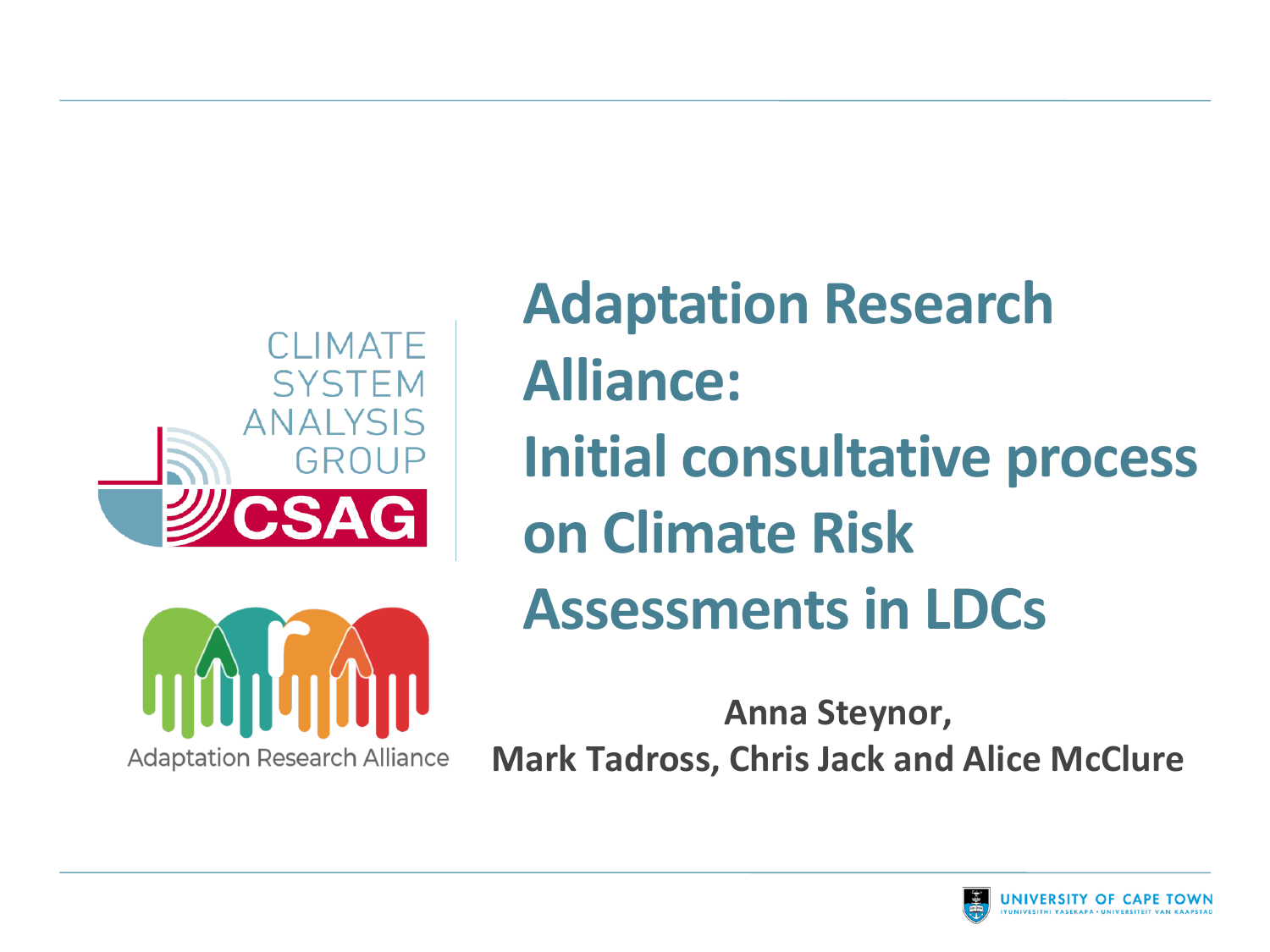# **Purpose of the initial consultative process**

Proof of concept which aimed to provide a basis for further consultations and action research within this Topic Area

#### Process aimed to

- identify **critical knowledge needs** for action to ensure that funding is targeted;
- support a **community of relevant stakeholders** from science, policy and practice, who are likely to use the knowledge generated to take action; and
- **lay the groundwork** for attracting funder interest and structuring action research programmes



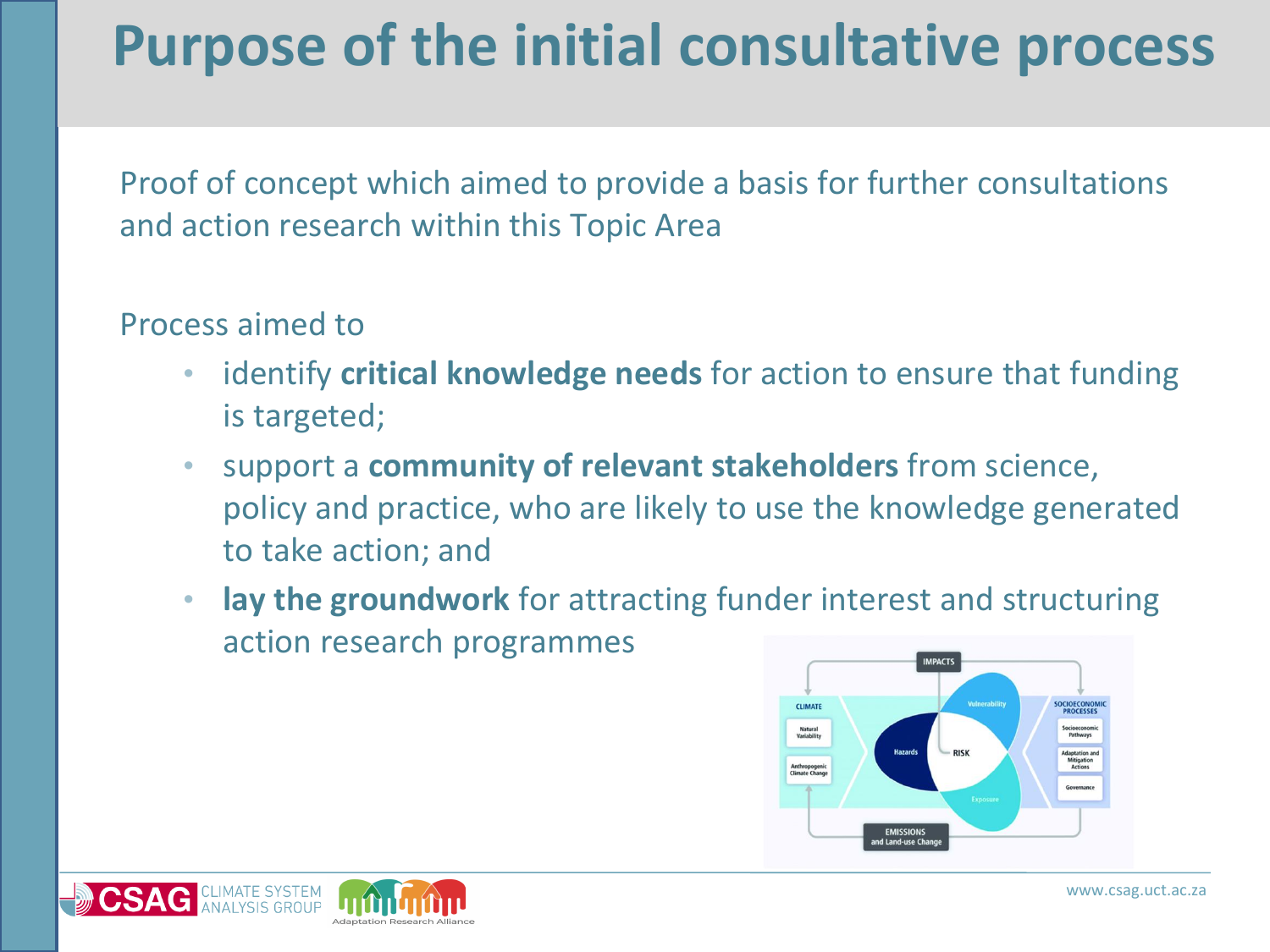## **Consultative process**

### **Preliminary workshop**

#### **Thematic dialogues**

- i) Climate Risk Assessments as an inter-linked issue
- ii) data issues
- iii) communication and taking action

#### **Additional one on one dialogues**



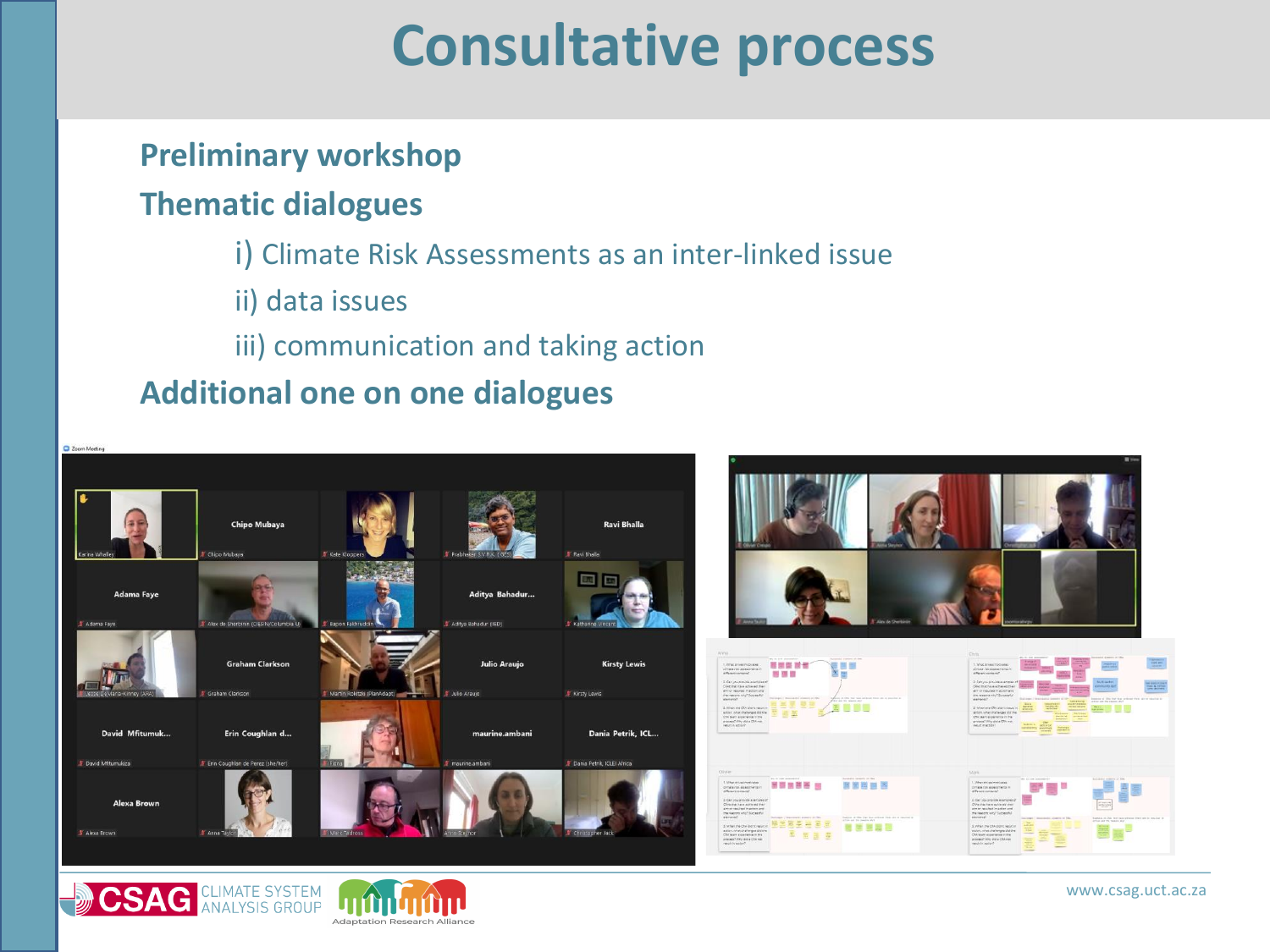## **Challenge:**

### **Climate risks are complex and interlinked**

- Better integrate the local context into national scale assessments by supporting participatory processes at the local scale
- Encourage linkages across multiple sectors even if CRA is focused on a single sector.
- Use linkages made across sectors in the CRA to encourage linkages across sectors in the decision-making process too.
- ➢ *Multiple spatial and temporal scales, and with strong interlinkages across sectors*
- ➢ *Impossible to build a complete understanding of a risk context*

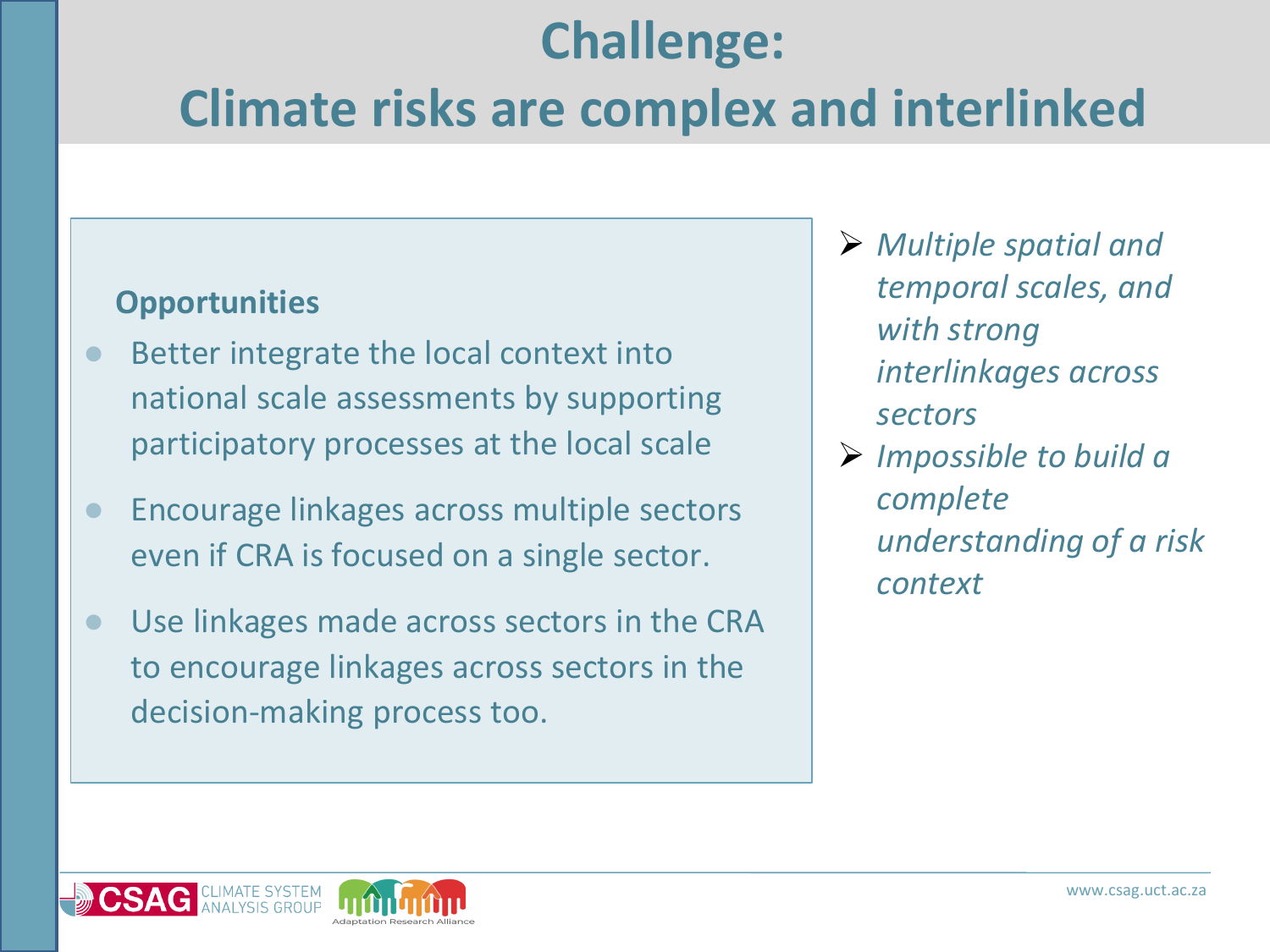### **Challenge:**

# **CRAs often take places in isolation from each other with limited lesson sharing**

- Involve a variety of actors in the CRA process to share experiences and data. Fund collaboration
- Offer a reciprocal arrangement in return for access to primary data i.e. data interpretation
- Centralise CRA reports/outputs and their associated data in a place that is easy to find and accessible.
- Promote mixed method approaches across disciplines.



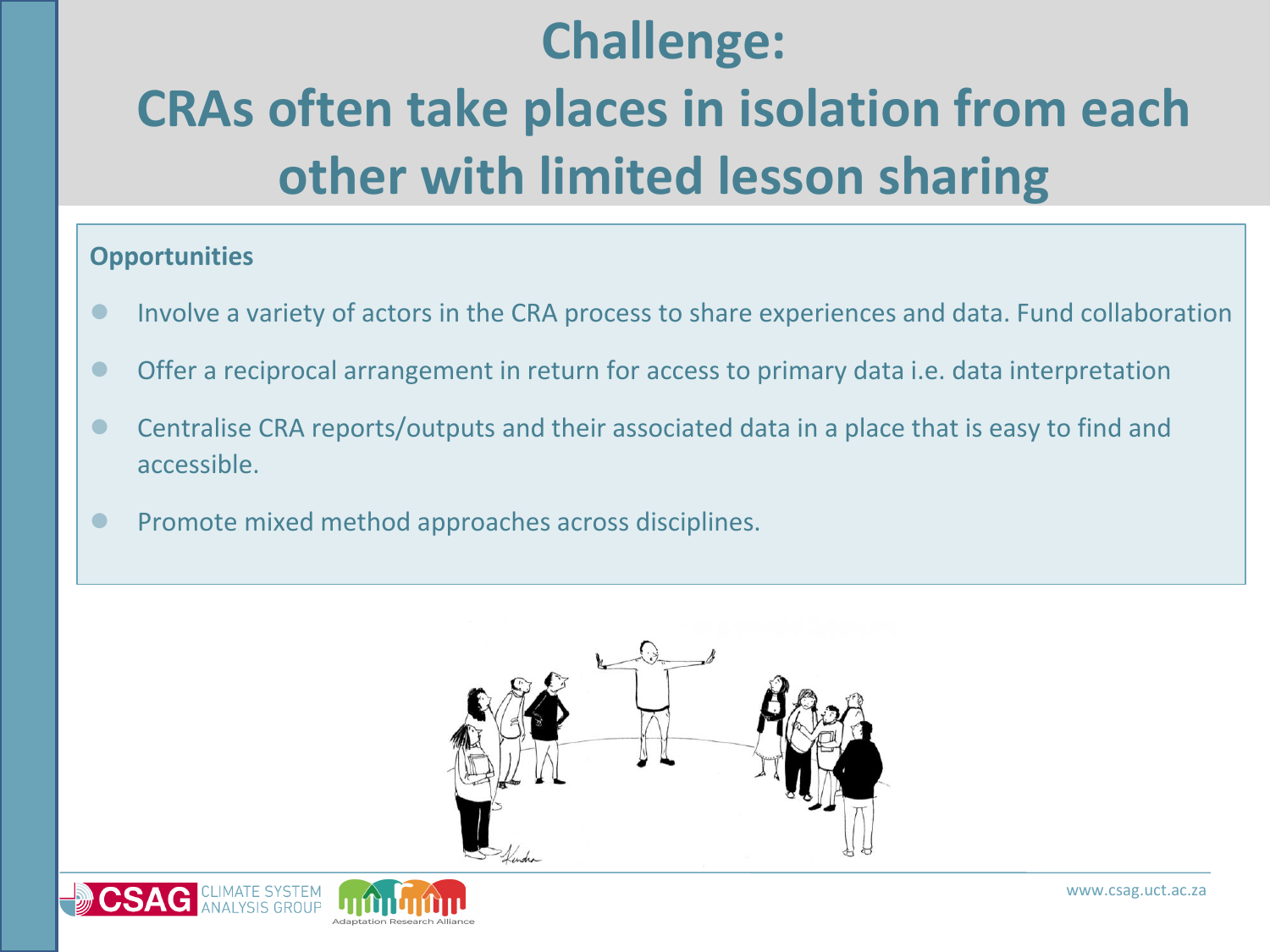### **Challenge:**

# **Access to data and appropriate use of data is a common challenge**

- Collaborate to develop standards for data and methods used in CRAs
- Collaborate to develop standard operating procedures for access and sharing of public funded data and CRAs



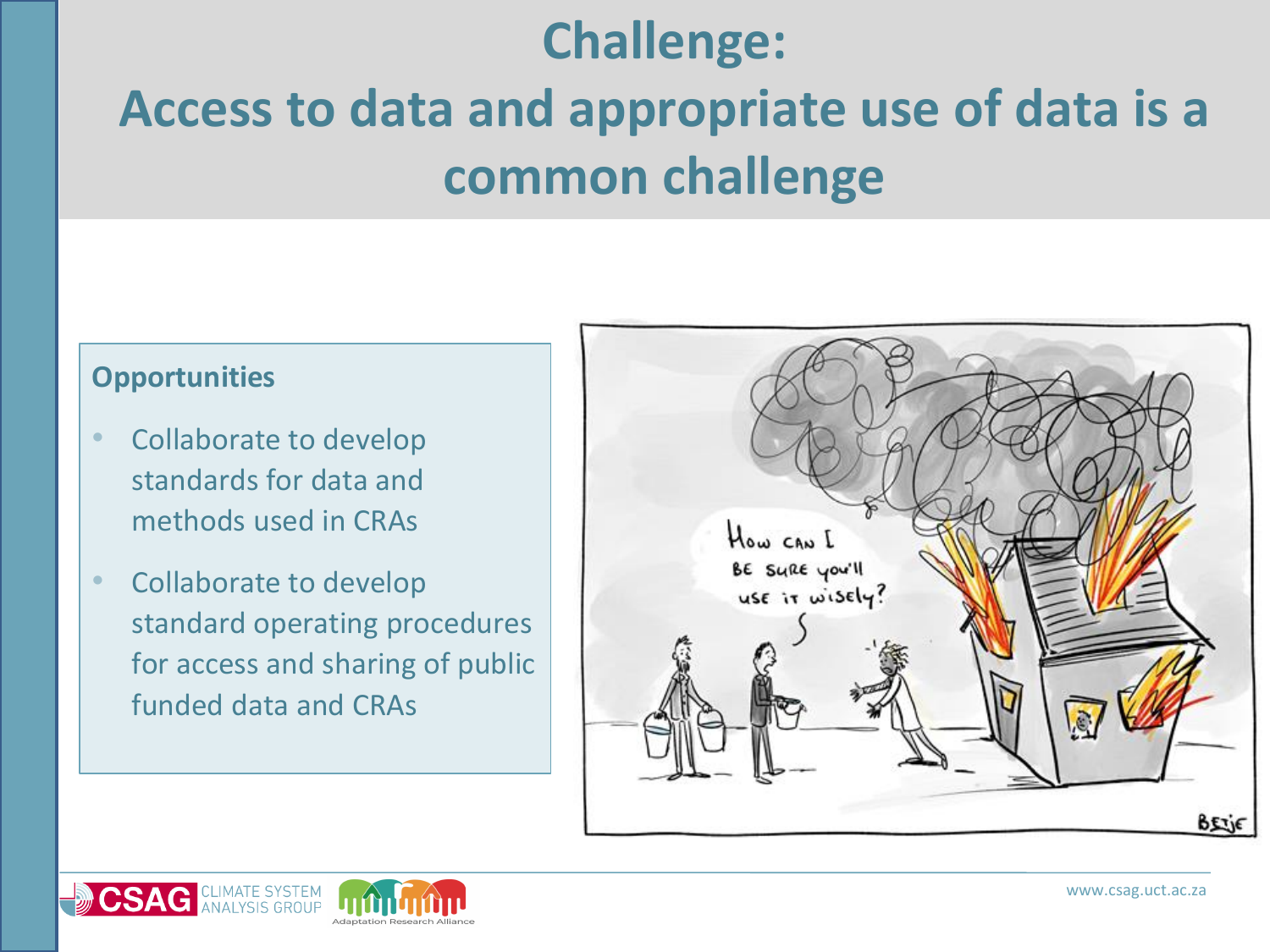# **Challenge: Lack of sustainability considerations**

➢ *There is often a lack of plan or funding to sustain, communicate or implement recommendations resulting from the CRAs.*

- Include a better understanding of the decision context to ensure that the outcomes are sustainable
- Make sure communications are accessible and relevant (e.g. solutions based)
- Investigate the potential value of intermediaries in interpreting the results of CRAs and championing action.

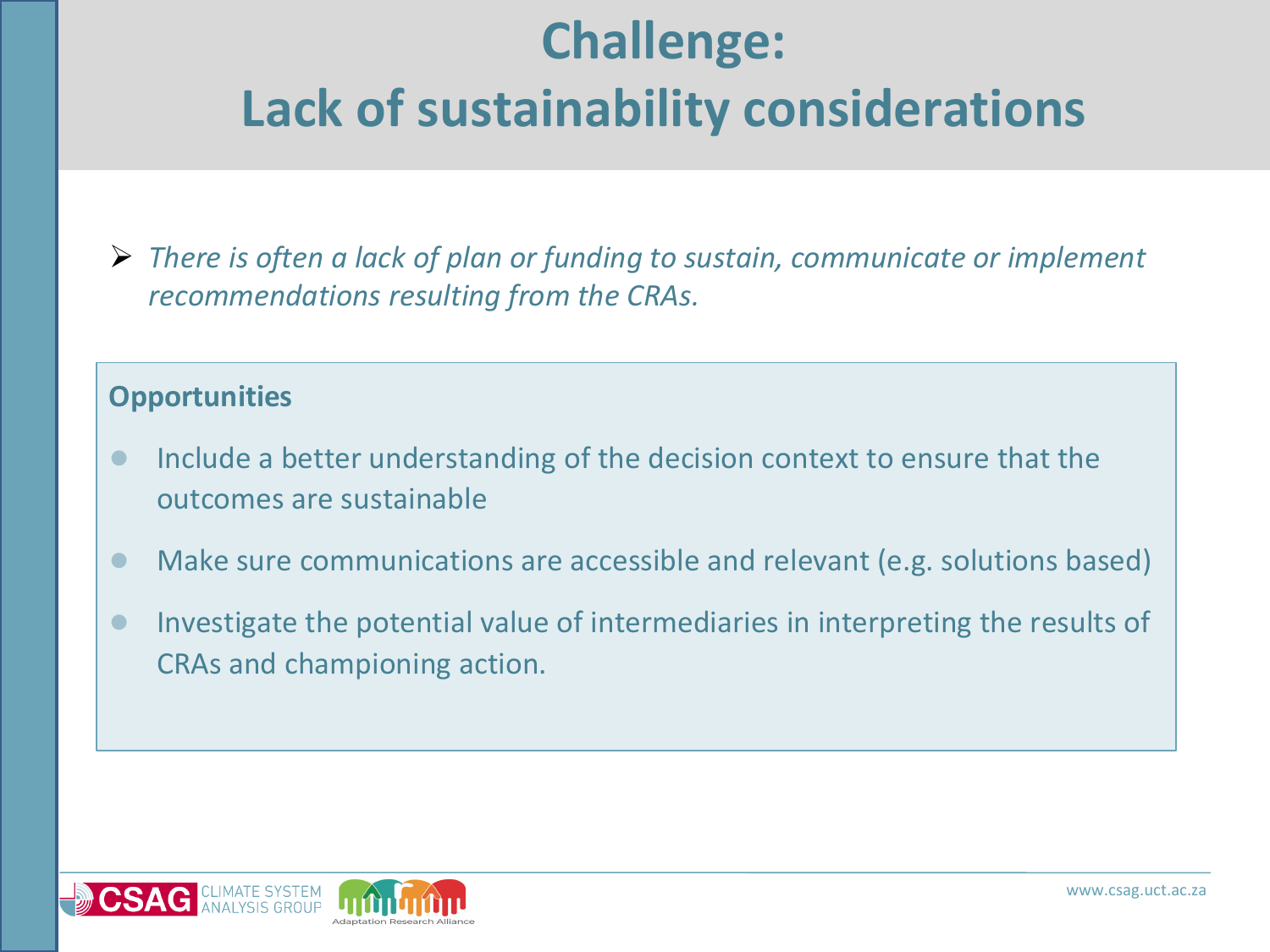# **Challenge: Doing CRAs is an additional burden on already**

**overstretched resources**



Clive Goddard / CartoonStock.com

- Link CRAs to ongoing adaptation and M,E&L initiatives
- **Encourage cross-organisational** learning and fertilisation of ideas and approaches
- Leverage the national CRAs to lobby for more funding
- Develop institutional capacity to interpret and use existing CRAs

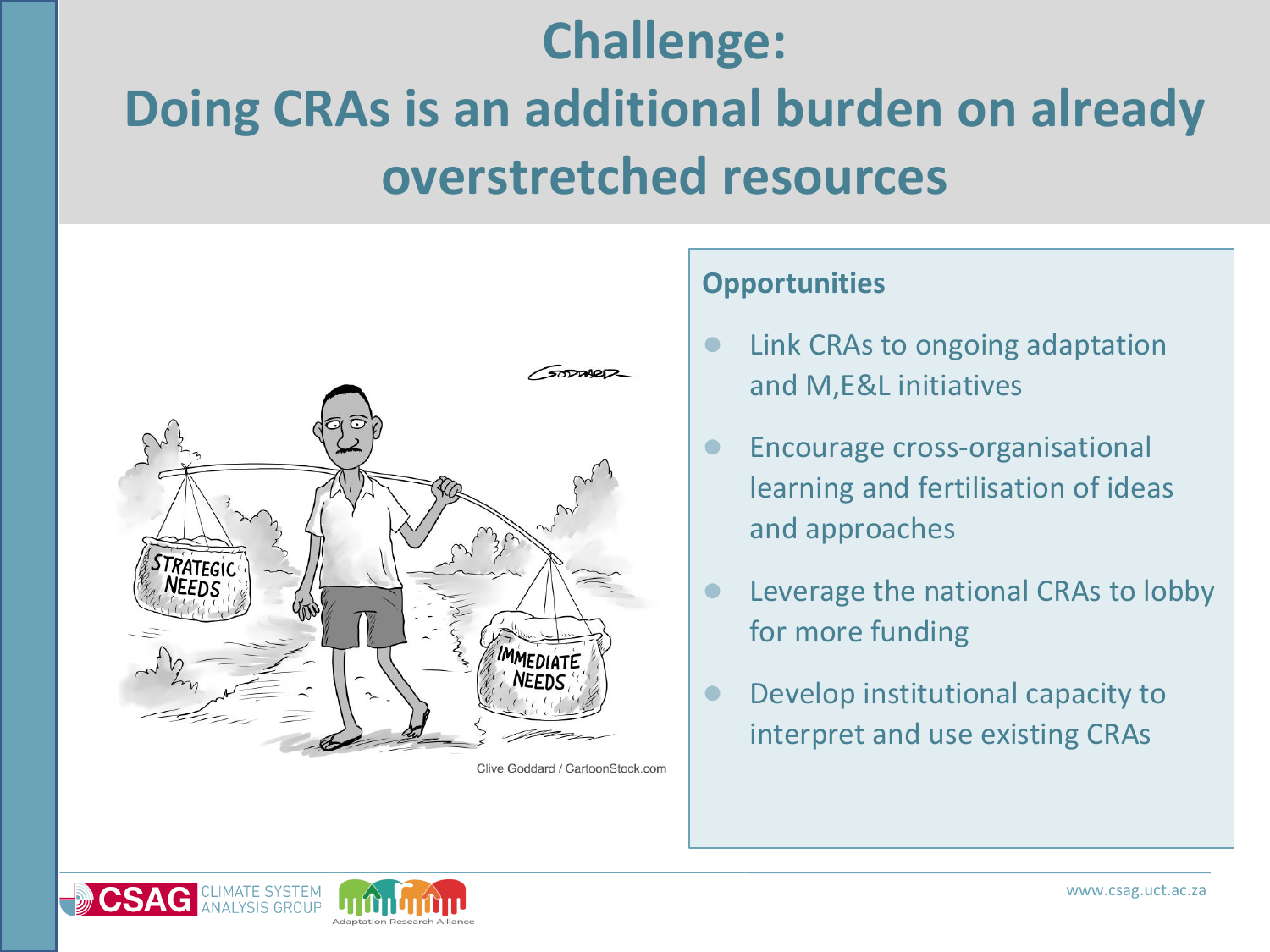# **Common theme emerging**

Importance of collaboration, learning and sharing……….



**Moving towards a shared learning process:**

- $\rho$  peer to peer learning
- ➢shared understanding of challenges
- $\triangleright$  forge regional networks and communities of practice on climate risk assessment and management